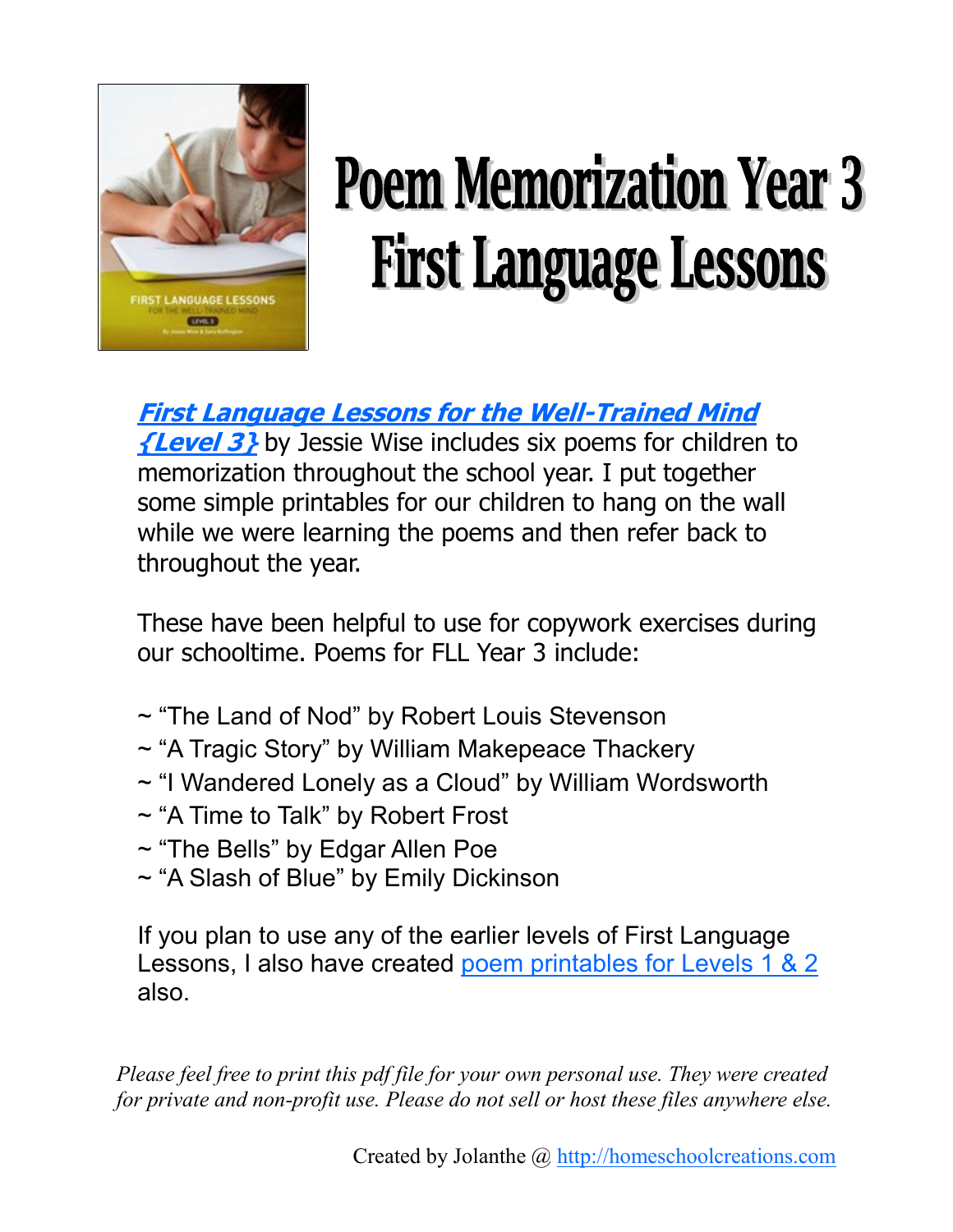## **The Land of Nod**

by Robert Louis Stevenson

From breakfast on through all the day At home among my friends I stay; But every night I go abroad Afar into the land of Nod.

All by myself I have to go, With none to tell me what to do-All alone beside the streams And up the mountainsides of dreams.

The strangest things are there for me, Both things to eat and things to see, And many frightening sights abroad Till morning in the land of Nod.

Try as I like to find the way, I never can get back by day, Nor can remember plain and clear The curious music that I hear.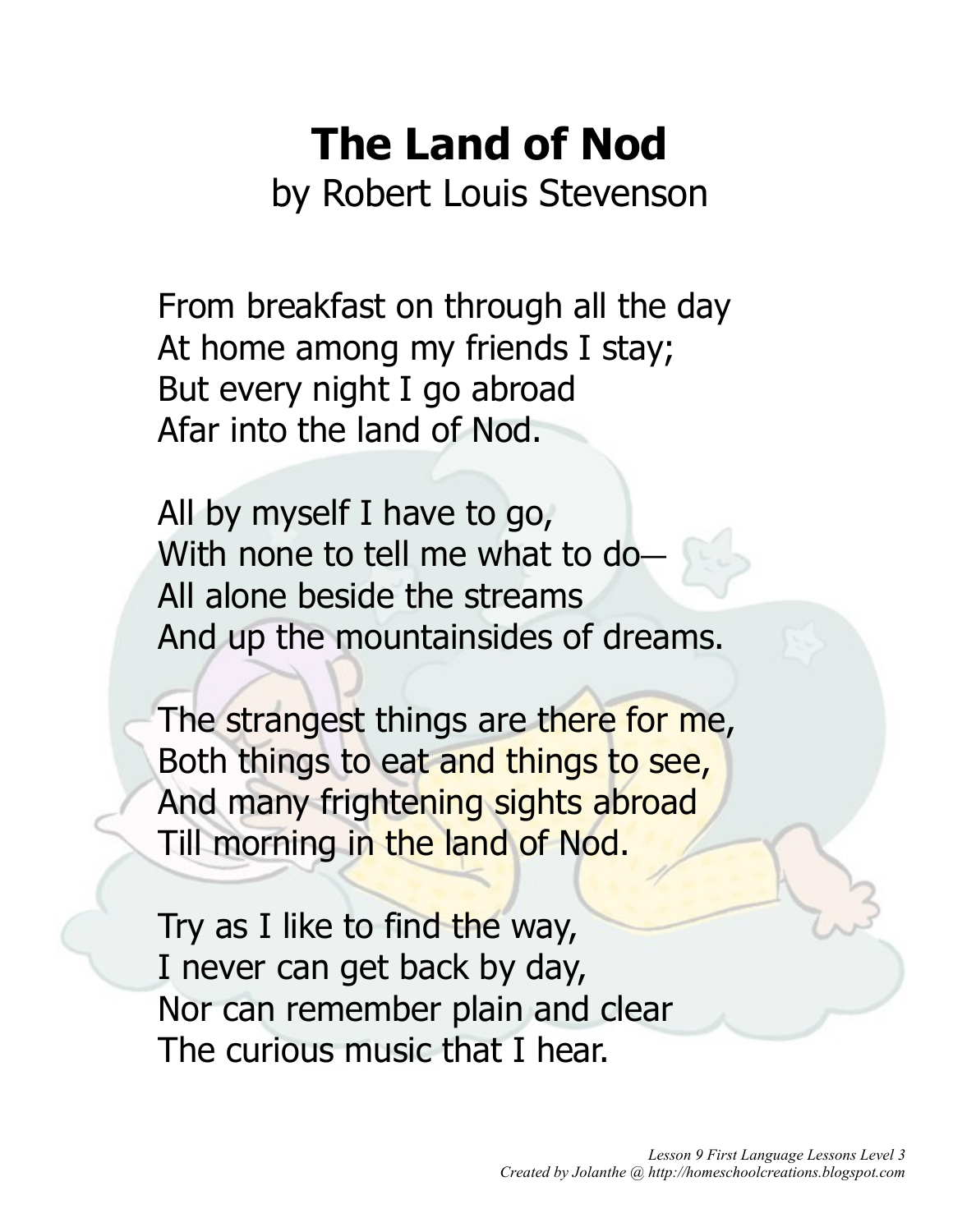### **A Tragic Story** by William Makepeace Thackeray

There lived a sage in days of yore, And he a handsome pigtail wore; But wondered much and sorrowed more, Because it hung behind him.

He mused upon the curious case, And swore he'd change the pigtail's place, And have it hanging in his face, Not dangling there behind him.

Says he, "The mystery I've found— I'll turn me round"—he turned him round; But still it hung behind him.

Then round and round, and out and in, All day the puzzled sage did spin; In vain—it mattered not a pin— The pigtail hung behind him.

And right and left, and round about, And up and down, and in and out, He turned; but still the pigtail stout Hung steadily behind him.

And though his efforts never slack, And though he twist, and twirl, and tack, Alas! still faithful to his back, The pigtail hangs behind him.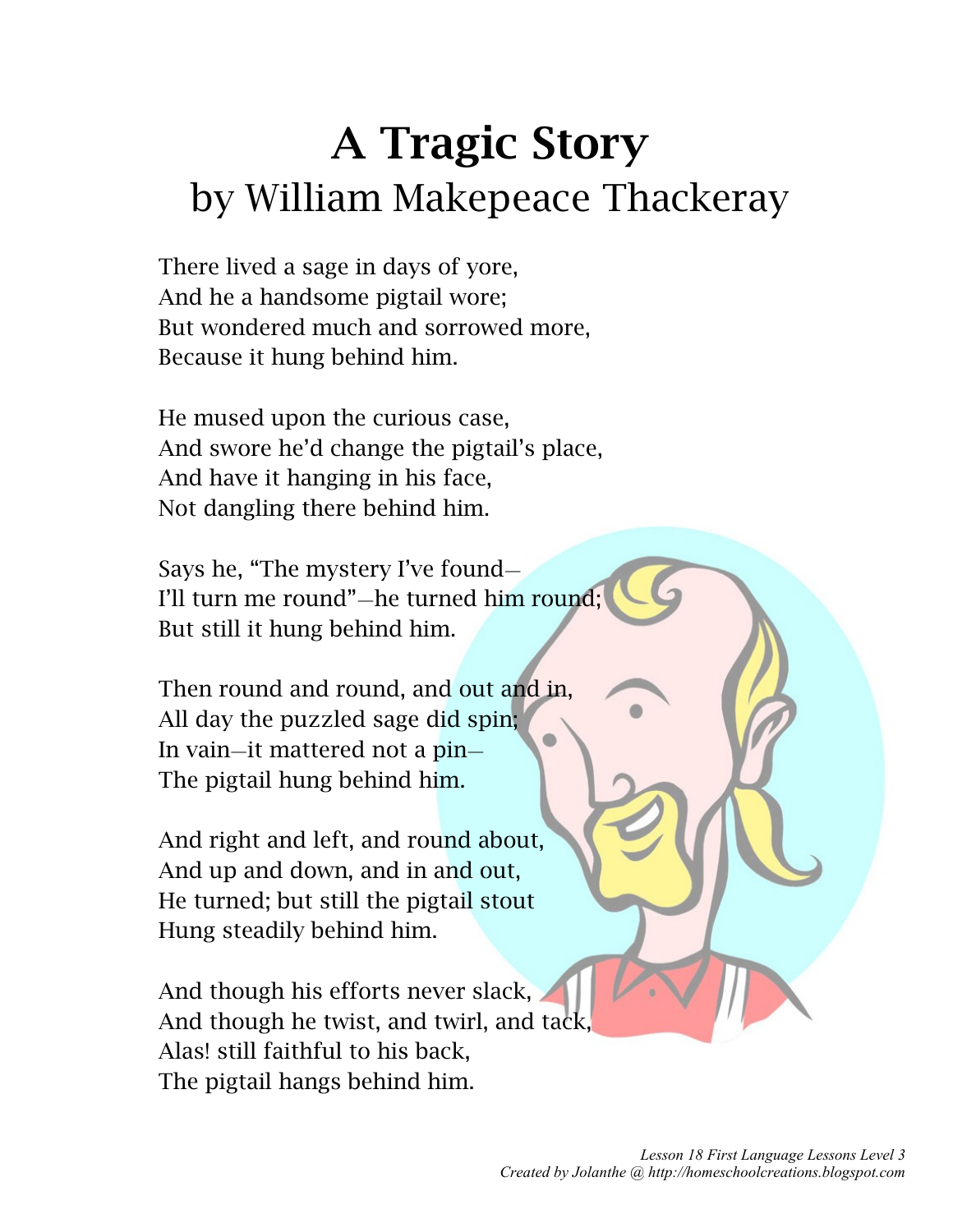#### I Wandered Lonely As a Cloud by William Wordsworth

I Wandered Lonely As a Cloud That floats on high o'er vales and hills, When all at once I saw a crowd, A host, of golden daffodils;

Beside the lake, beneath the trees, Fluttering and dancing in the breeze. Continuous as the stars that shine And twinkle on the milky way,

They stretched in never-ending line Along the margin of the bay; Ten thousand saw I at a glance, Tossing their heads in sprightly dance.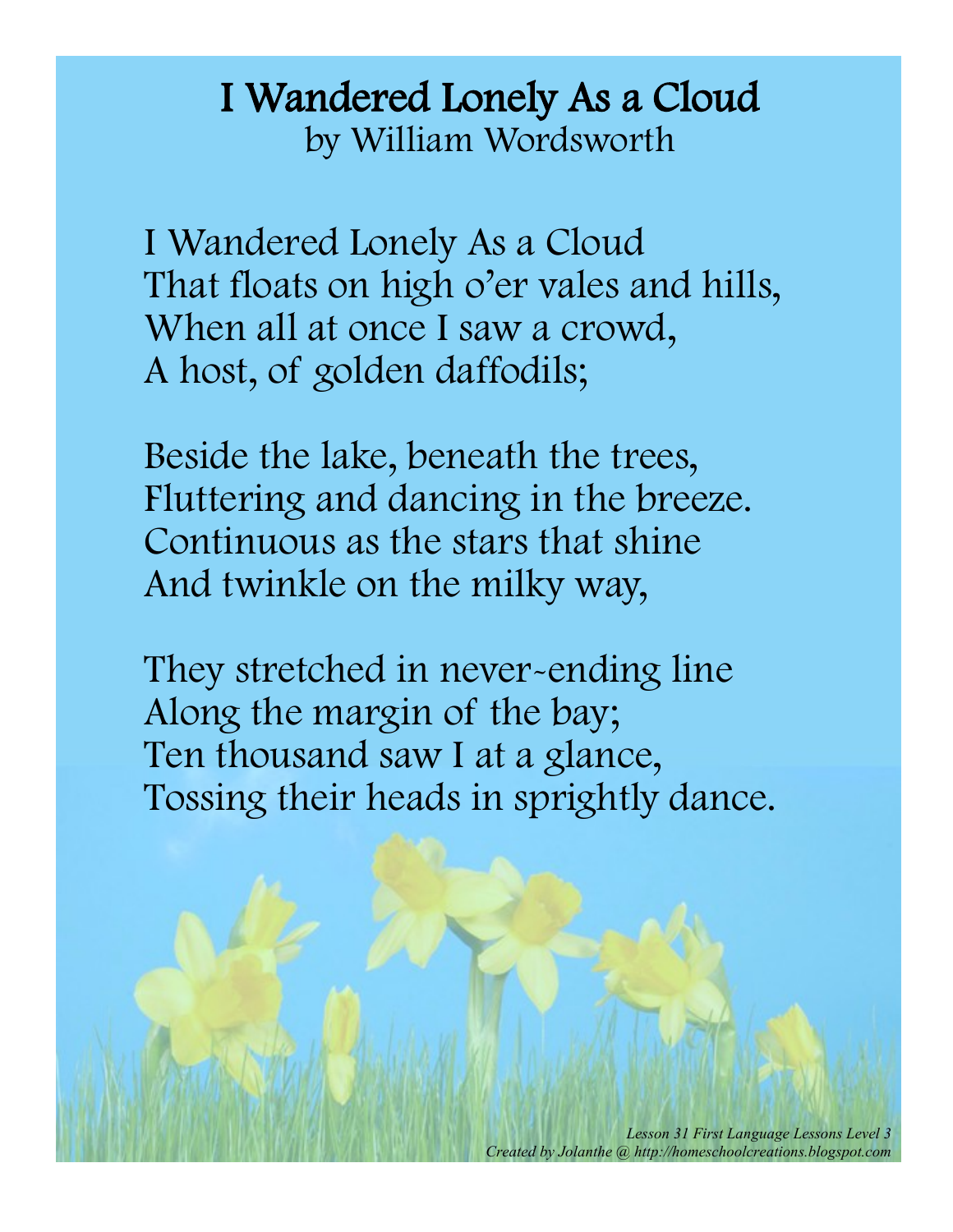## **A Time to Talk**

by Robert Frost

When a friend calls me from the road And slows his horse to a meaning walk, I don't stand still and look around On all the hills I haven't hoed, And shout from where I am, What is it? No, not as there is a time to talk. I thrust my hoe in the mellow ground, Blade-end up and five feet tall, And plod: I go up to the stone wall For a friendly visit.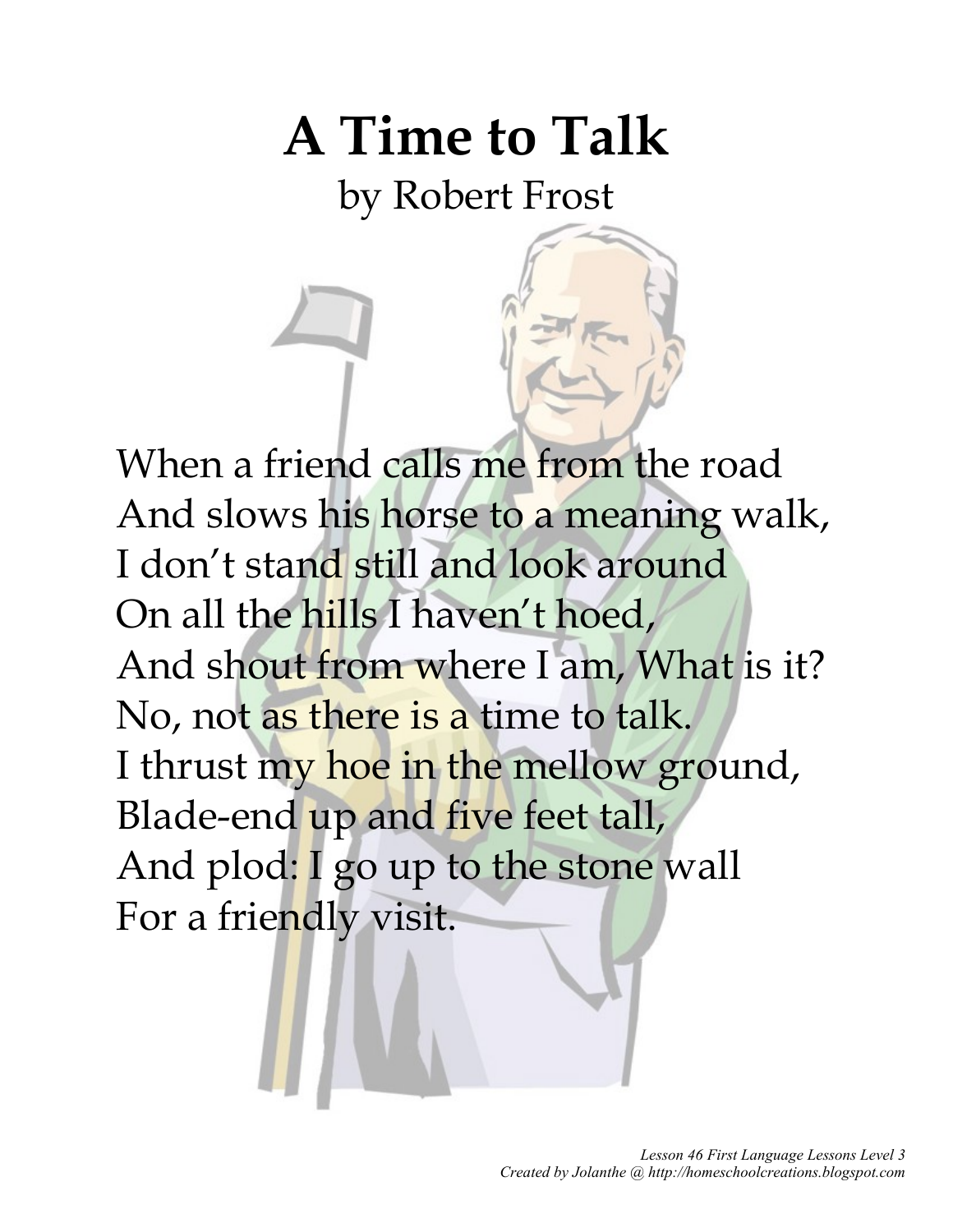### **The Bells** by Edgar Allen Poe

Hear the sledges with the bells— Silver bells! What a world of merriment their melody foretells! How they tinkle, tinkle, tinkle, In the icy air of night! While the stars that oversprinkle All the heavens, seem to twinkle With a crystalline delight; Keeping time, time, time, In a sort of Runic rhyme, To the tintinnabulation, that so musically wells From the bells, bells, bells, bells, Bells, bells, bells— From the jingling and the tinkling of the bells.



*Lesson 58 First Language Lessons Level 3 Created by Jolanthe @ http://homeschoolcreations.blogspot.com*